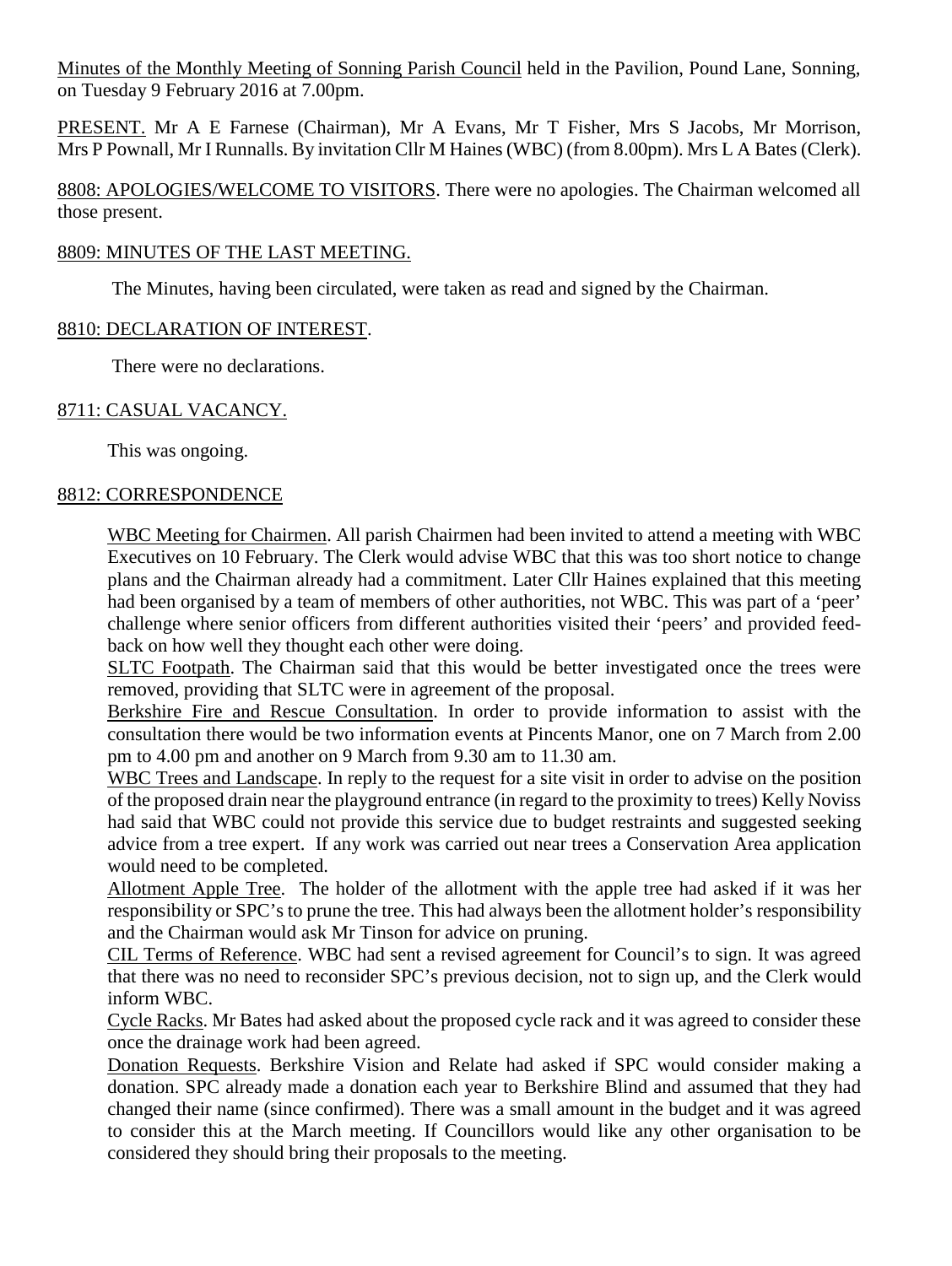# 8813: PLANNING.

a) Report. Mr Runnalls said that Mr Thorpe had asked to make a presentation, at the next planning meeting, on his application for the Pavilion, Holme Park Farm. It had previously been agreed that the planning meetings were not a forum for applicants to present their plans. The Clerk would inform Mr Thorpe. Mr Runnalls and Mr Fisher would attend the appeal hearing for August and Acre Field. The Birchley application had been approved. Mr Runnalls had received a letter from the Environment Agency in reply to his enquiry about vehicular access along the towpath. Any application would be considered on their merits. The development in the Churchyard was discussed and the Chairman agreed to speak to one of the Church representatives about opening the protective fence around the graves at the weekend, when there was no building work under way, to allow relatives to access the graves.

**The following applications were on going:** South Lodge Sonning Lane (F/2014/1832): Acre Field, Charvil Lane (F/2015/0235) (Appeal): August Field and Acre Field Charvil Lane (F/2015/0354) (Appeal): The Great House at Sonning (F/2015/0283)**:** 29 Old Bath Road (150735): Reading Blue Coat School Sonning Lane (152342- F/2014/2319) split decision: Little Shire Mustard Lane (152478): Unit 1 Sonning Farm (152363): 20 Old Bath Road (152751): 47 West Drive (152543): Holme Park Farm House, Holme Park Farm Lane (153218): Land adjacent To Model Farm Cottages Bath Road (153307): Glebelands Thames Street (153390): The White House High Street (153369: **The following applications had been approved**: Birchley Old Bath Road (152701): Pavilion, Holme Park Sports Ground (15330: Microsoft Ltd (153300).

**The following applications had been refused**. There were no new refusals.

**The following new applications had been received**. There were no new applications.

# 8814: CONSERVATION AREA ASSESSMENT.

There was no further update

#### 8815: NEW CODE OF CONDUCT.

WBC had revised the Code of Conduct, copies of which had been circulated to all Councillors, and were inviting all parishes to adopt it. Following discussion Mr Morrison proposed adopting the new Code of Conduct, Mr Fisher seconded and this was unanimously approved.

# 8816: QUESTIONS FOR BOROUGH COUNCILLOR.

Mr Evans said that he had logged a call to WBC regarding an accident on the A4/Hawthorn Way following a request from a resident living opposite the site of the accident. So far there had been no reply. The barrier between the A4 and Hawthorn Way was very flimsy and offered no protection from cars speeding from the roundabout and losing control. This was the third accident in a short space of time. Cllr Haines said that the driver's insurance should pay for any damage, the barrier was a sight barrier and was not meant to be strong. The length nearest the roundabout was a crash barrier but it did not extend all the way. The 50mph speed limit was considered to be appropriate. The Chairman asked if the crash barrier couldn't be extended all the way. Cllr Haines said that raising the curb/path was under consideration but unfortunately this was probably not WBC's highest priority. The Chairman said that WBC had not even repaired the damage. Mr Evans agreed to produce a list of bullet points so that the Clerk could write to Matt Davey about this issue.

Cllr Haines said that the WBC finances had improved slightly as they were to receive  $£2.5$  m under an agreement reached with the government.

Cllr Haines said that the August and Acre Field appeal was to be heard on 16 February, he was unable to attend but Mr Runnalls had agreed to read out his statement. The meeting would be run on a quasi-legal manor, depending upon what suited the Inspector. There was a certain amount of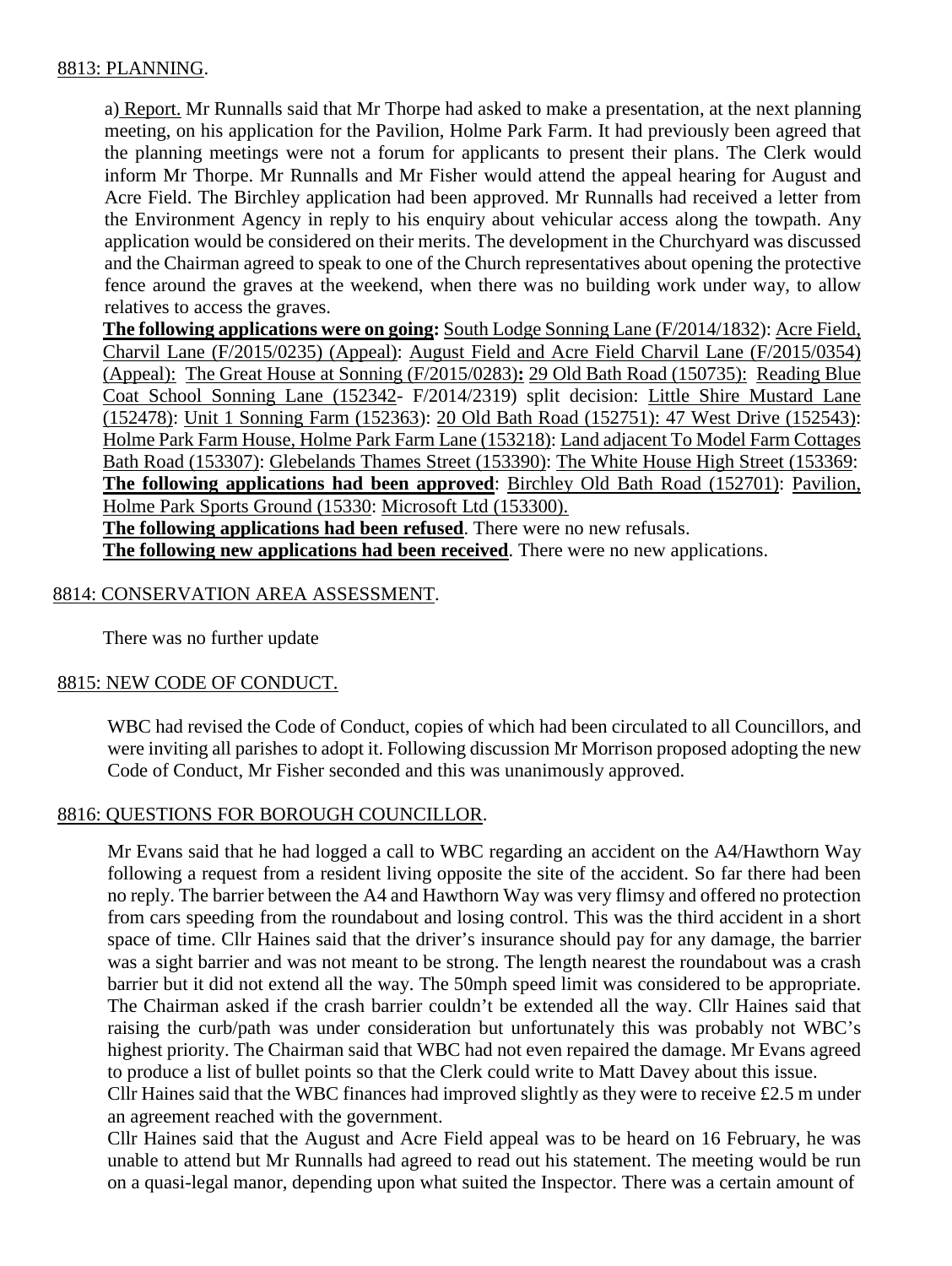# 8816: QUESTIONS FOR BOROUGH COUNCILLOR (Cont'd).

pressure on Planning Inspectors from the Government who were in favour of building new homes and a certain amount of pressure for development in the northern parishes. Mr Runnalls said that Sonning was a limited development area and a Conservation Area. Cllr Haines said that the resident in the property adjoining the Pavilion, Holme Park Sports Ground, had sent him vast amounts of information regarding hyperbolic chambers, Cllr Haines had listed the application for a traveller site on land adjoining Model Farm Cottages.

#### 8817: PARISHIONER QUESTIONS

There were no questions.

#### 8818: FINANCE.

- a) Report. The Report had been circulated.
- b) Payment of Accounts. The Chairman proposed making the following payments, Mr Runnalls seconded and these were unanimously approved.

| Payments            |               |                        |                                |         |            |         |                           |
|---------------------|---------------|------------------------|--------------------------------|---------|------------|---------|---------------------------|
| Date                | Cheque<br>No. | Name                   | Service item                   | Gross   | <b>VAT</b> | Net     | <b>Committee Headings</b> |
| 20 Jan '16          | 100238        | A E Farnese            | Christmas<br>refreshments      | 65.30   | 0.00       | 65.30   | <b>ADMIN</b>              |
| 20 Jan '16          | 100239        | Purco Print            | Newsletter printing            | 60.00   | 0.00       | 60.00   | <b>ADMIN</b>              |
| 20 Jan.'16          | 100240        | Alpha Windows          | Repairs to Pav. Door           | 114.00  | 19.00      | 95.00   | <b>PAVILION</b>           |
| 20 Jan '16          | 100241        | Sonning<br>Landscapes  | Cut Wharf Willow               | 100.00  | 0.00       | 100.00  | <b>ENVIRONMENT</b>        |
| 20 Jan '16          | 100241        | Sonning<br>Landscapes  | Mow Wharf                      | 28.00   | 00.00      | 28.00   | <b>RECREATION</b>         |
| 20 Jan'16           | 100241        | Sonning<br>Landscapes  | Allotment Hedge                | 80.00   | 00.00      | 80.00   | <b>ENVIRONMENT</b>        |
| $20$ Jan $\cdot$ 16 | 100241        | Sonning<br>Landscapes  | Remove<br>Beech Stump          | 40.00   | 0.00       | 40.00   | <b>PAVILION</b>           |
| 20 Jan '16          | 100242        | Ouadron                | Dog Bins Part Nov<br>Dec & Jan | 228.90  | 38.00      | 190.90  | <b>AMENITIES</b>          |
| 30 Jan '16          | 100243        | Henley<br>Landscapes   | Mow Main Field 1               | 240.00  | 00.00      | 240.00  | <b>RECREATION</b>         |
| 30 Jan '16          | 100244        | <b>SSE</b> Contracting | St. Light Mtnce                | 727.50  | 121.25     | 606.25  | <b>LIGHTING</b>           |
| 30 Jan '16          | 100245        | L A Bates              | Honorarium less tax            | 2508.00 | 0.00       | 2508.00 | <b>CLERKS</b>             |
| 30 Jan '16          | 100245        | L A Bates              | Telephone                      | 40.00   | 0.00       | 40.00   | <b>ADMINISTRATION</b>     |
| 30 Jan '16          | 100246        | <b>Inland Revenue</b>  | NIC & Tax                      | 213.36  | 0.00       | 213.36  | <b>CLERK</b>              |
|                     |               |                        | <b>Months Total</b>            | 4445.06 | 178.25     | 4266.81 |                           |

#### January

c) Licence Fees. The current Licence Fees were: CFC £500: SCC £1500: SFC £600, and had been the same since 2013. Following discussion it was agreed that a small increase should be made in 2016 while Mr Morrison produced a plan on which to base any future increase. The Chairman proposed that the annual fee for each club should be raised so that in 2016 CFC would pay £550, SCC would pay £1550 and SFC would pay £625, Mr Morrison seconded and this was unanimously approved.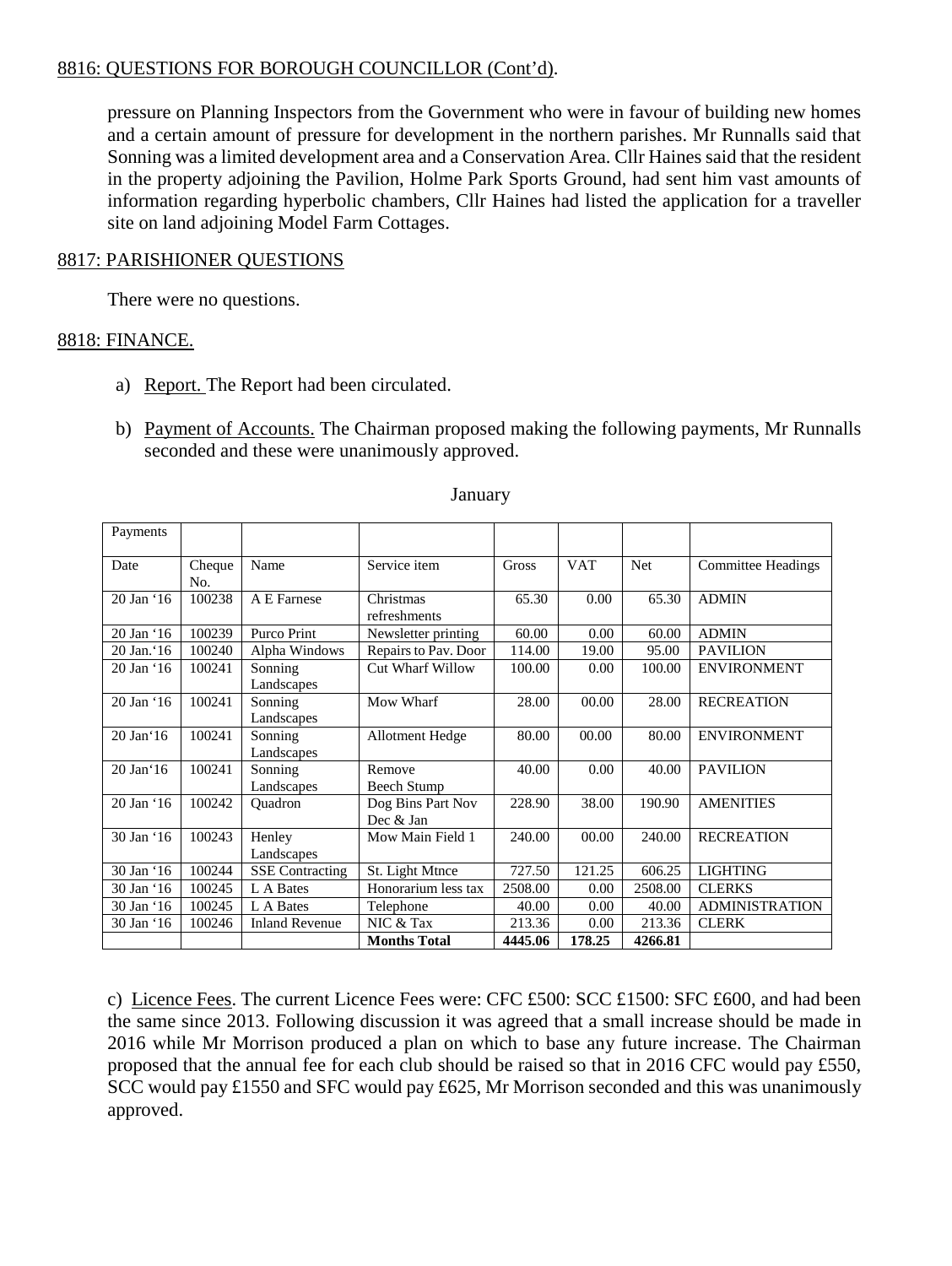# 8819: HIGHWAYS.

Mr Evans had agreed to produce bullet points for the Clerk regarding the A4/Hawthorn Way issue (see 8816).

Electronic Speed Indicators. Mr Evans had investigated and discovered that the best ones were solar powered, prices varied from £1900 up to £3000 (both plus VAT). Mr Runnalls had spoken to a contact and said that a sign that could read the volume of traffic, speed of traffic and the time

# 8819: HIGHWAYS (Cont'd)

were essential. WBC's permission, as the Highway Authority, would be required. This sign required a power supply which would add £2000 to the initial cost of £1400. The advantage was that the sign could be seen from both directions. The Clerk would ask the Twyford Clerk if they had been involved in installing their electronic sign.

No Cold Calling Scheme. Mr Evans said that he had met the Trading Standards representative to consider the best places to install the 'No Cold Calling' signs. It had been reasonably clear where to put the signs on the village side of the A4 but had proved to be more difficult the other side. Sonning was the first 'No Cold Calling' scheme to be completed and this would be launched on 10 February at 2.00pm. Everyone was welcome to meet up at the Bull Inn before setting off around the area. Trading Standards were paying all the costs.

The Chairman said that the replacement wooden bollards for the entrance to Liguge Way would cost £54 each and there were eight plus installation.

#### 8820: RECREATION AND ENVIRONMENT W.G.

- a) Safety Checks. Mrs Pownall had checked the exercise machines and the Chairman had checked the playground. Some of the play equipment would benefit from power washing.
- b) Pavilion. Mrs Pownall said that there had been another break-in, access had been through the door to the home team changing room. The door was now just bolted and Mr Pownall had agreed to install a new lock. The Umpires room had been broken into but nothing had been taken. Cllr Haines said that the police were aware of such incidences, which were on the increase. Post offices, hairdressers and now villages were being targeted. Mortimer post office and shops in Shinfield had been affected. The Chairman would ask a carpenter to carry out repairs to the door.
- c) Sonning School Football. Mrs Pownall asked if the school could use the field on 26 February. This would not affect the sports clubs and Councillors approved the request.
- d) Water Drain-Off Work. Mr Fisher had met Mr Napper, who had confirmed that the proposed drain could be linked into the existing drain. The Chairman said that the Council had a duty of care to remove the water from the field.
- e) Pavilion Drain Works. Mrs Pownall said that this was ongoing.
- f) Quotes for the Playground. The Chairman said that Henley Landscapes had made a suggestion and the Clerk would ask for details and a quote.
- g) Quote for Wharf Works. There had been no contact from the Great House. Mrs Jacobs said that one of the benches was broken and agreed to keep an eye on this. Mrs Jacobs would check the name of the seat for the Clerk, who might be able to identify the person who had donated it. Mrs Jacobs would report the pot hole in Thames Street.
- h) SPC Meeting with Sports Clubs. This would take place on Monday 22 February at 6.00 pm in the Pavilion. The Chairman, Mrs Pownall and Mr Fisher would attend. The Clerk would take notes.
- i) Reply from Mr Barker. There had been no reply from Mr Barker but he had telephoned the Clerk to say he was disappointed that the Council had chosen to write to him rather than